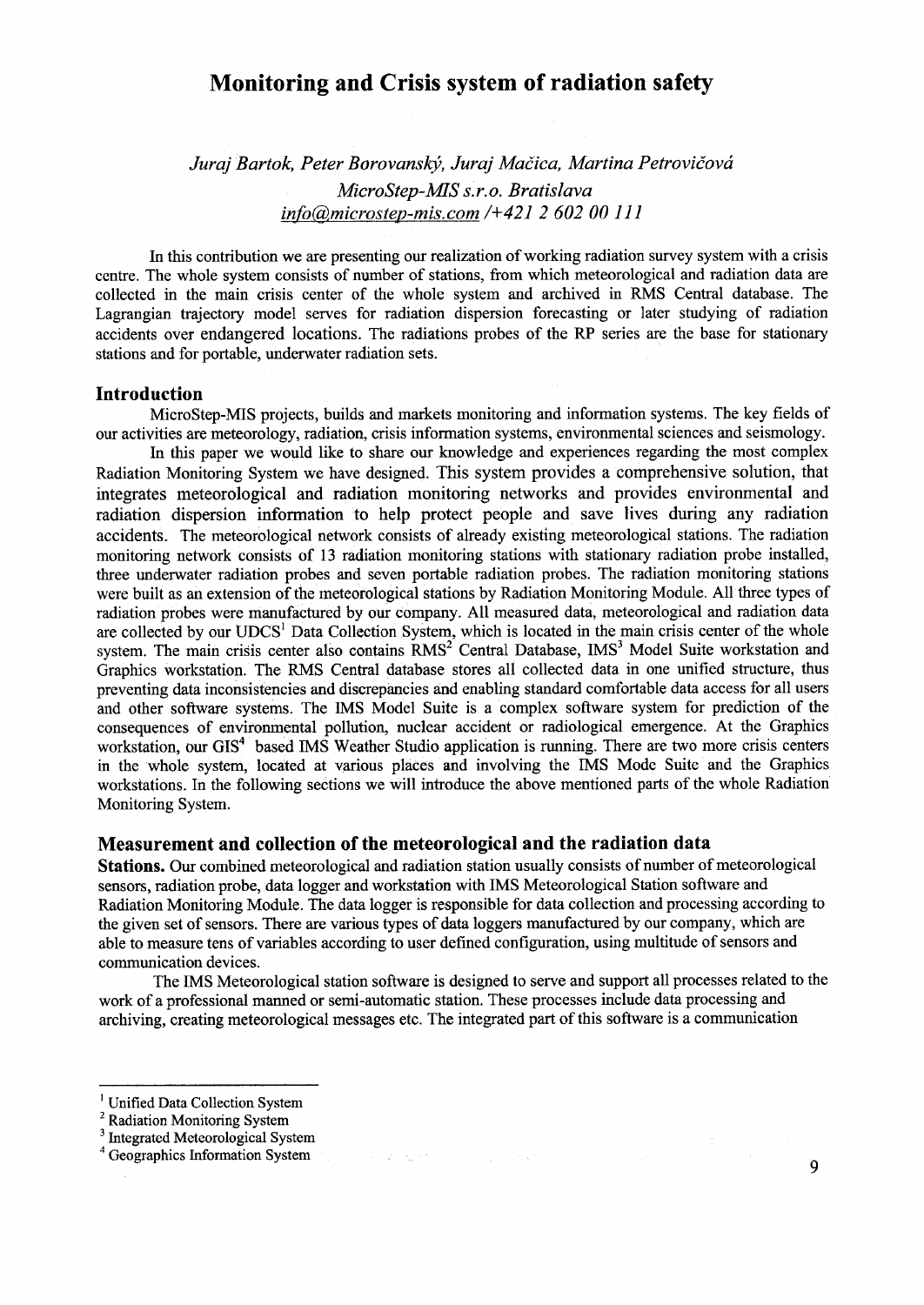module providing connection to the GTS<sup>5</sup> network, which enables sending collected data and receiving requested data.



The Radiation Monitoring Module extends the meteorological station by gamma radiation monitoring and reporting. MicroStep-MIS manufactures five types of radiation measurement devices. Which are RPSG-05, RPPR-02, RPPUG-03, RPPA-01 and RPPA-02. RPSG-05 and RPPUG-03 are probes for measuring gamma radiation only.

At the stations the RPSG-05 is used for measuring air kerma dose rate in the range from 10nSv/h to 10Sv/h. Two gamma compensated Geiger-Mueller detectors are supplied from high voltage power supply. The electronic circuitry counts pulses from these GMs every second. Then calculate dose rate according a calibrating curve. Also uncertainty estimation is computed. According this uncertainty a decision is made which tube result is better. This result is logged and automatically sends via RS232 or RS485 (if configured). The integration time is fixed for 1,10, 60 minutes. There is one another type of measurement and it is called floating measurement. In this measurement a number of counts is fixed and integration time is flexible according to dose rate and sensitivity of GM tube. All four measurements are logged into internal nonvolatile memory. There are 8192 positions for each type of measurement. Along with the data, error and diagnostic flags are also stored. This means that you can find near a month old record for 10 min. measurement. These data can go to database and to next processing stage. This probe is designed to be permanent mounted at the site for continuous measurement.

 $<sup>5</sup>$  Global Telecommunication System of the World Meteorological Organization(WMO)</sup>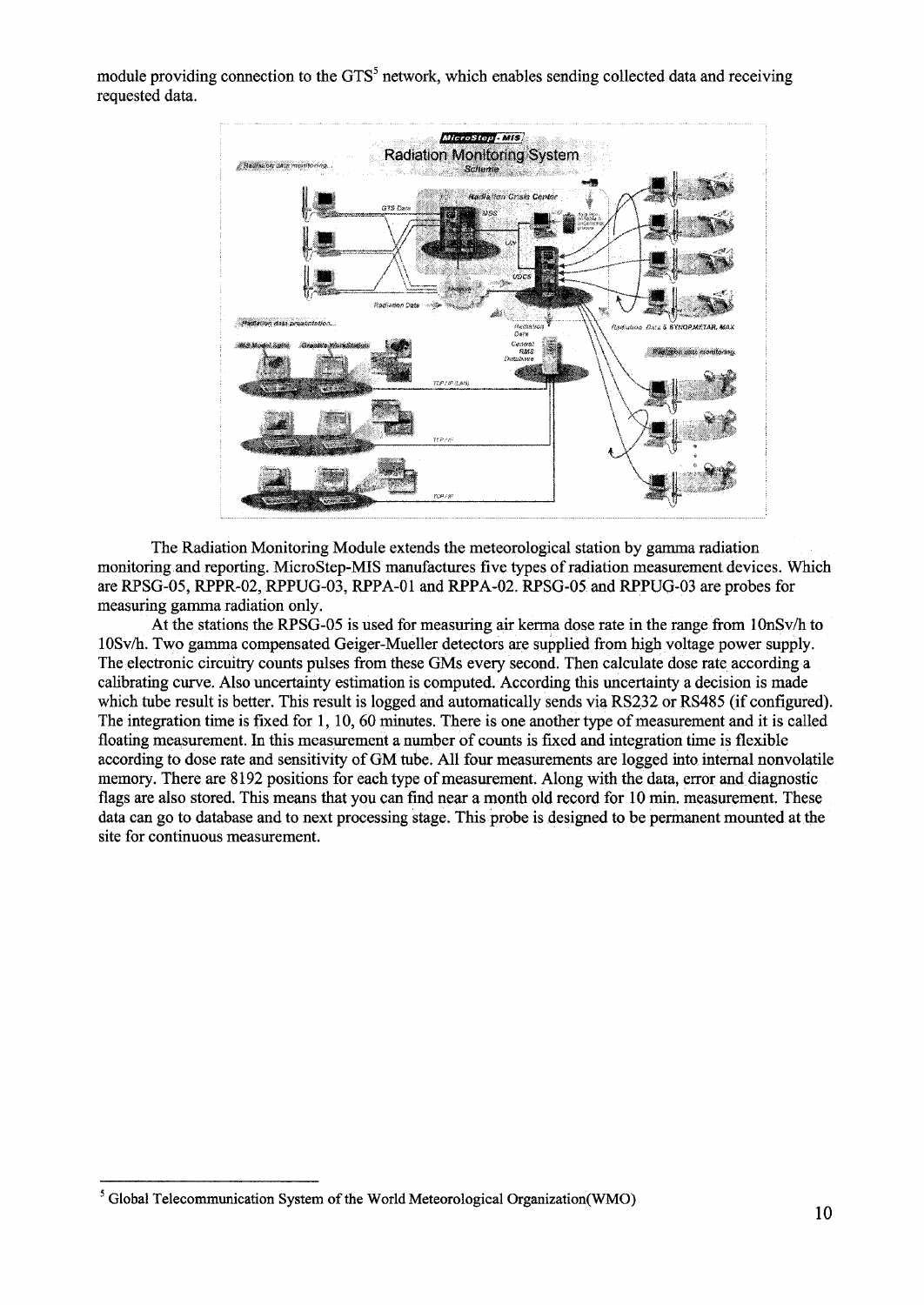

The measured data (either radiation or meteorological) are sent to the IMS Meteorological Station by the data logger. After the data processing they are collected by the UDCS. The UDCS is a real-time system for the collection of the meteorological data and radiation data from various sources, which provides all functionality necessary to operate and maintain large meteorological networks of automatic as well as manned stations. The UDCS supports wide choice of protocols for communication defined by the WMO manual on the GTS as well as numerous proprietary protocols and formats for communication with automatic stations and data loggers.

The connection between all stations and the crisis centre is done via modems and private computer networks. To achieve higher reliability some data paths have a redundancy.

Portable devices. To complete the radiation measurement at the monitoring stations the following portable devices can be used.

RPPUG-03 is the portable probe for under-water usage. This probe contains one GM counter with high voltage power supply placed in titanium stainless steel housing. RPPUG-03 is delivered as a set with RPPR-02 and 25m cable on a reel. All portable probes made by MicroStep-MIS need RPPR-02 reader.

RPPR-02 reader contains the same electronics like the RPSG-05 plus display and keyboard. RPPR-02 can runs on batteries for five days of interrupted measurement at normal background (100nSv/h). This reader also contains high voltage power supply for powering the external detectors. The user can watch all types of measurement, the probe info, the current error flags and also dose which can be reset. An audible signal will sound when the user dose crosses the threshold for user dose, which can be set from PC via data cable and setting/downloading program (RPExplorer).

Next portable set consists of RPPR-02 RPPA-01 and RPPA-02. RPPAs are portable probes for measuring alpha, beta and gamma. They also need RPPR-02 for powering and for processing the signals. RPPA-01's range is from 10mSv/h to 10Sv/h. RPPA-02 works from 10nSv/h to 100mSv/h. Detectors in both probes are GM tubes with mica window for alpha measurement. All probes are calibrated with Cs-137. Calibrated data are processed into four parameters. All probes contain nonvolatile memory for storing this calibration data.

All the data from these portable devices can be uploaded to the RMS Central database.